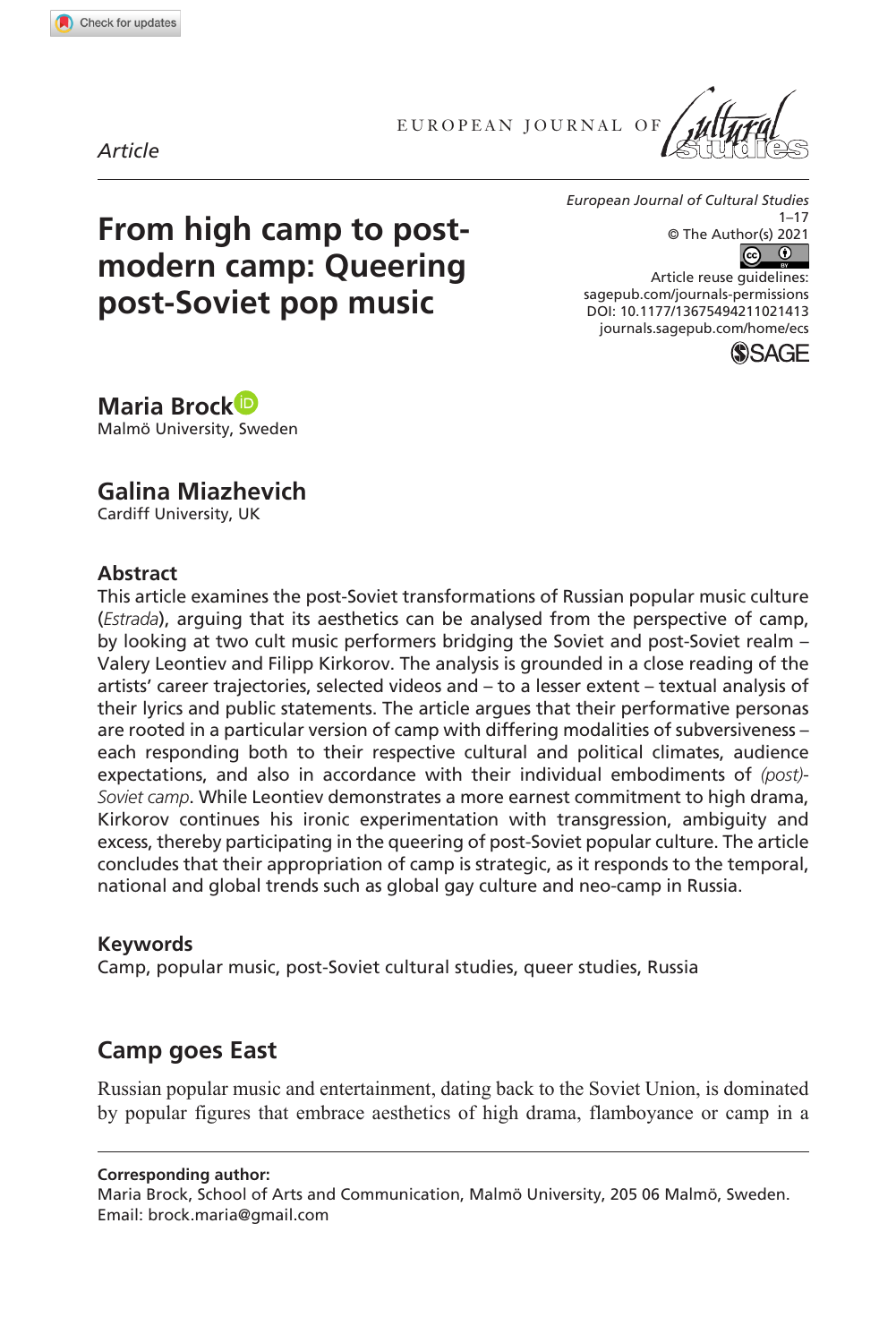manner that may read as being characteristic of queer sensibilities while simultaneously enabling the disavowal of any non-normative content or intention and remaining firmly in the mainstream. The amalgamation of the legacy of Soviet Estrada – a particular tradition of popular music performance characterised by both aesthetic and, at times, sexual excess – with recent regional and global music trends produces complex, ambiguous representations of sexuality, beyond the heteronormativity so often associated with Russian culture. This article will examine these ongoing post-Soviet aesthetic transformations by looking at two performers bridging the Soviet and post-Soviet realm – Valery Leontiev and Filipp Kirkorov. While Leontiev's style involves a type of camp originating in Soviet times (late 1970s–to date), Kirkorov's successful utilisation of post-Soviet aesthetics of excess (1990s onwards) makes him a post-Soviet artist.

The article argues that the post-Soviet transformations of Estrada aesthetics can be exposed to camp as a lens and reading strategy, particularly when taking into account recent intensification of intercultural flows and an increasing circulation of queer visual aesthetics. This lens reveals that Kirkorov's appropriation of camp is much more strategic and post-modern, as it responds to various trends such as the growing popularity of global gay culture (Martel, 2018) and neo-camp in Russia (Engström, 2019). In turn, Leontiev's stage persona has undergone fewer mutations, but is equipped with an inherent theatricality and physicality that transcended stylistic trends and political regimes. Throughout, the article highlights the value of conducting a close reading of post-Soviet pop music, as it demonstrates something larger – how queer visuality has become an accepted commodity in Russian popular culture (Strukov, 2019), all the while coexisting and at times interacting with Soviet and post-Soviet camp.

While the notion of camp is Anglo-centric or at least Western – broadly understood as a predominance of style over substance, playfulness and ironic distancing – this analysis offers an example of a productive engagement with Russian and post-Soviet incarnations of camp, as well as commenting, where appropriate, on possible limitations of the concept. Ultimately, the analysis demonstrates how meanings related to non-heteronormative sexualities in Russian popular music challenge, subvert and at times attenuate mainstream discourse. This is particularly relevant in the light of the so-called 'anti-gay propaganda law' passed by the Russian Duma in 2013, which marks a cornerstone in the possibilities of representation and visibility of non-heteronormative sexualities in Russia.1

While homosexuality was decriminalised in the Russian Federation in 1993, it continues to be presented as a foreign threat, alien to Russia's civilising mission (Baer, 2009). An active restoration of paternalistic, conservative attitudes is evident in Medvedev's (2010) manifesto 'Go Russia', the Pussy Riot scandal (Brock, 2016), Putin's (2014) Valdai speech and 2020 address to the Federal Assembly.2 This increasingly conservative nation-building agenda reinforces the message that alterity will not be tolerated in Putin's Russia. Subsequently, camp sensibilities can form a part of the same (negative) associative chain involving 'all things Western'.

The discussion starts with an exposition of Soviet and post-Soviet pop music, in particular the genre of Estrada, followed by a brief exploration of *camp* and some initial intuitions of how to apply this to the two singers' performative careers. The article analyses a set of reoccurring images, voices and tropes from relevant music videos (such as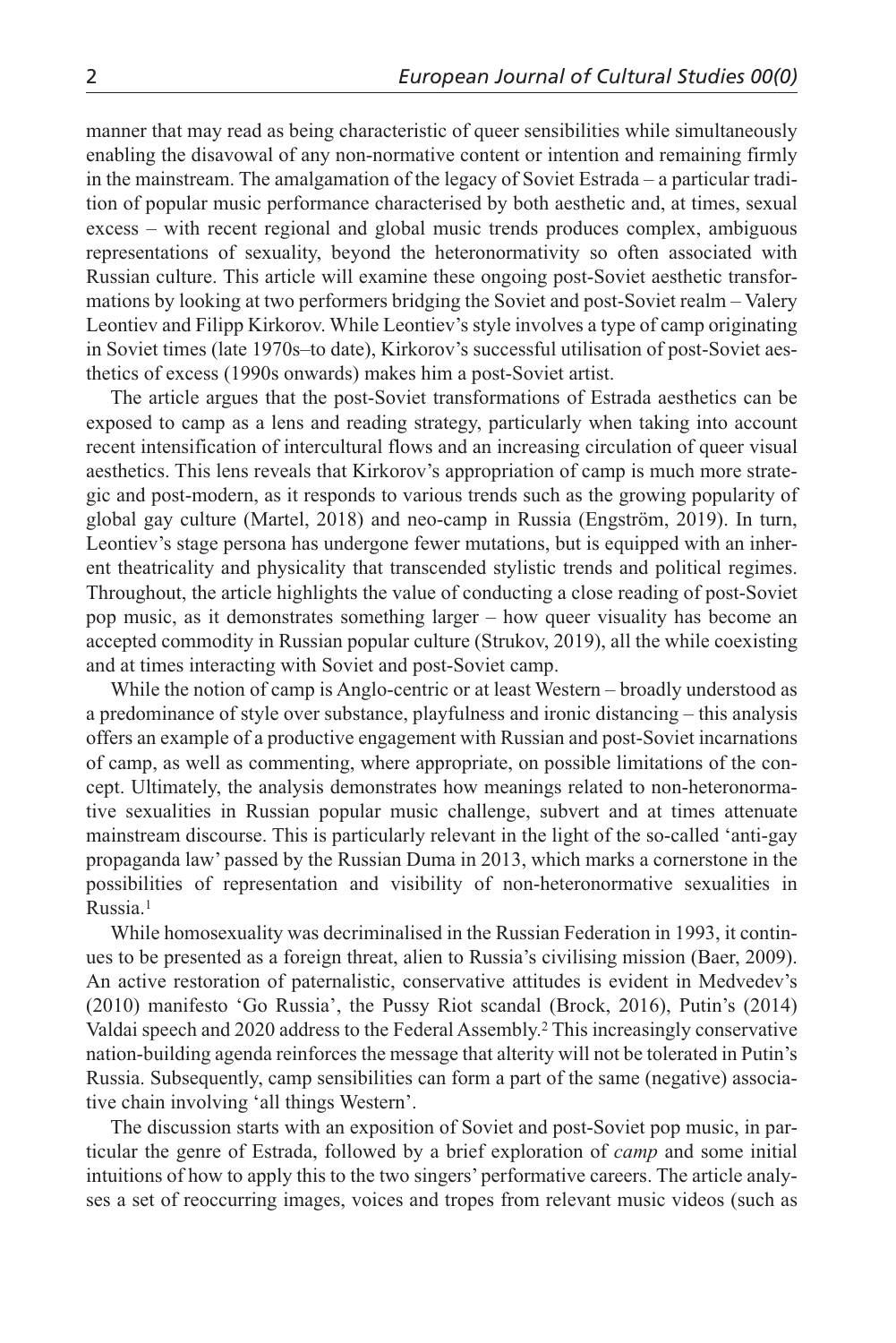Leontiev's *Night Call* and *Island of Fortunate Women* and Kirkorov's *The Mood Is Blue* and *Ibiza*). This close reading of the artists' selected videos is supplemented with analysis of their career trajectories. These readings elucidate that Leontiev took the aesthetics of Estrada and made them his own, with a strong emphasis on drama and corporeality, with the focus on the body also providing the key to understanding what made his performative style so inherently *queer.* In turn, Kirkorov's versatile stage persona is built on ironic and imaginative experimentation with transgression, ambiguity and excess, playing on sexual subversiveness while simultaneously mainstreaming queer visuality in post-Soviet popular culture.

#### **(Post-Soviet) Estrada, glamour and camp**

*The Calvert Journal*'s 2018 publication 'When Russia came out – 10 gay music videos inspired by the fabulous 1990s' features links to faux lesbian group t.A.T.u., boy band Na-Na, and one of the protagonists of this excursion into (post)-Soviet camp, Valery Leontiev (Zinatulin, 2018). While mostly preoccupied with artistic and stylistic shifts after the collapse of the Soviet Union, what strikes the casual (Western) spectator is how many of these artists – whether explicitly referencing (their) sexuality or not – rely on the aesthetic vocabulary of camp. This is remarkable not only because of a certain cultural isolation that took place in the Soviet Union, which meant that artists developed their own stylistic repertoire, but also because of the public taboo, as well as curtailment, on expressions of (non-normative) sexuality.3

Because of this seeming absence of representations of alternative sexualities in public life, ethnomusicologist Stephen Amico (2014) was surprised, as he observes in his 2014 book, that

[T]his cloud of proscription, resulting in a void in lived, quotidian life, seemed not to have settled upon the realm of popular music; for, as immediately as I had noted the lacuna of visible walking, talking, living homosexual men [. . .] I had also been almost instantly stunned by the number of apparently 'gay men' who *were active (and popular) popsa and èstrada singers.* (p. 66, our italics)

In order to contextualise Amico's statement, as well as the discussion as a whole, a foray into the landscape of Soviet and post-Soviet popular music is necessary. Indeed, Estrada as a particular phenomenon is virtually unknown in the West, or non-Slavic world, and 'includes pop music but also applies to modern dance, comedy, circus art, and many other performances not on the "big," classical stage' (MacFadyen, 2002: 3). The key elements of Estrada are sentimentality, theatricality, aesthetic excess and '*Lichnost*' (star power, persona). MacFadyen (2002) in particular highlights the importance of visual aspects to Estrada's 'sentimental worldview'. Significantly, and in contrast to Amico's observation, MacFadyen, across two books, makes no reference to camp and sexuality when discussing Estrada, both Soviet and post-Soviet.<sup>4</sup>

While Soviet Estrada's frequent displays of homoeroticism and corporeality were in sharp contrast with the lacuna of publicly acceptable manifestations of sex and sexual $ity<sub>1</sub>$ <sup>5</sup> its post-Soviet transformations occurred in the context of the sexual liberalisation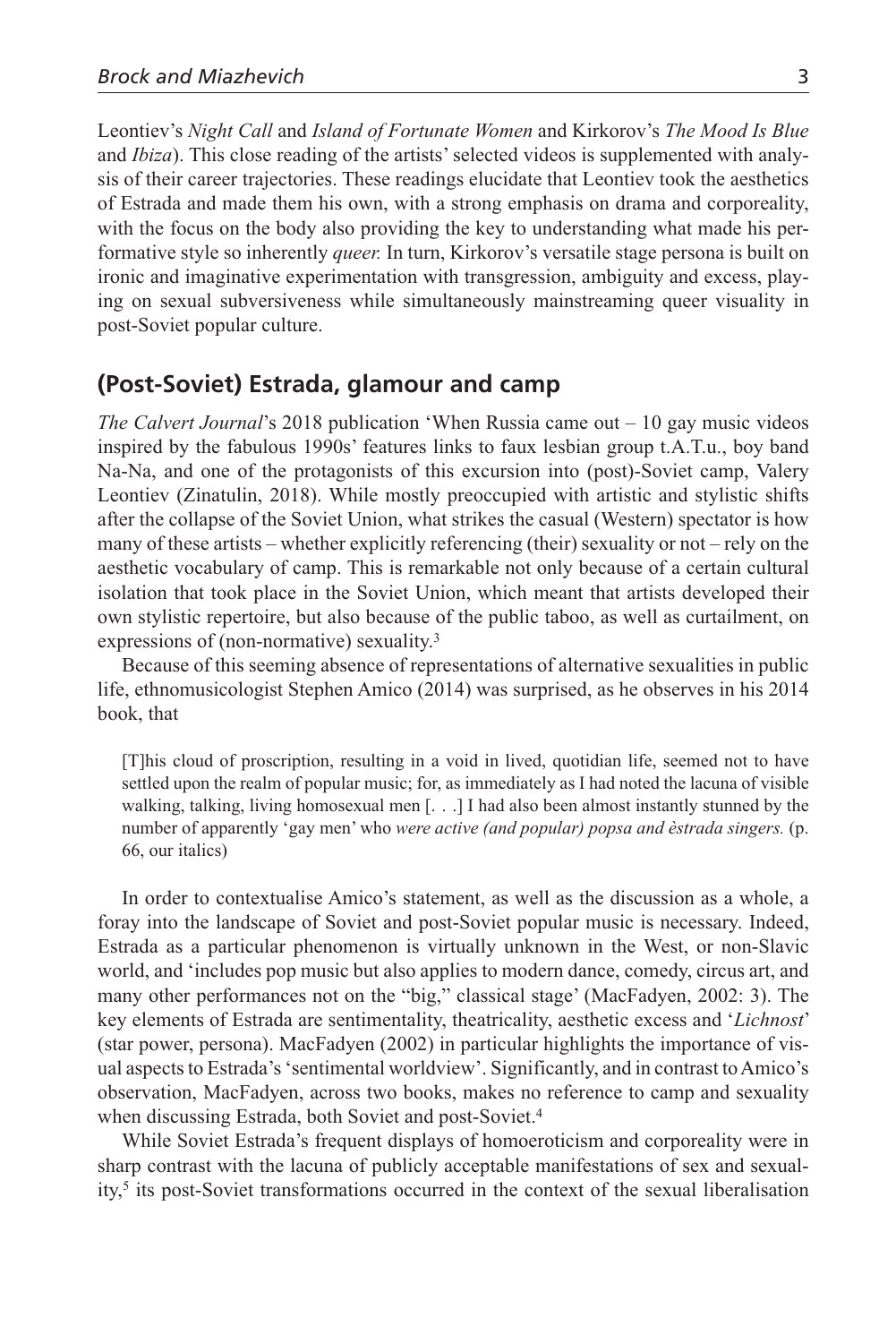and liberation following the abolition of censorship in the 1990s (Borenstein, 2007). According to Irina Roldugina, Russian pop culture offered 'symbolic liberation from the hypocritical socialist morality concerning sexuality and the body'. However, she continues, 'this destabilisation was of a playful kind: the queer implications in the songs of the 1990s did not address such concepts as "tolerance," "equality," "identity" and "civil rights"' (Roldugina, 2018: 15). With the loss of state cultural funding, many performers initially struggled to retain their popularity. Eventually, video clips gave them a new medium to express their penchant for theatricality and sentiment.

With the emergence of the ideology of *glamour*<sup>6</sup> in the early 2000s, performers more adept in employing it came to the fore (Kirkorov representing the latter cohort). As appearance and display became foregrounded over substance, Estrada's theatricality and excess became even more pronounced. The basic semantics of the songs – predominantly unsophisticated romantic love stories – were supplemented with performative extravagance. The videos boasted artifice, over the top aesthetics and aberrant glitz.<sup>7</sup> An abundance of gay performers in contemporary Russian *popsa* (popular music) was combined with a muted stance on their sexual orientation, with the notable exception of Boris Moiseev, who later retracted his 'coming out'. Amico (2014) explains this disjunction between everyday 'absence' and pop music's proliferation of alternative sexualities using the notion of 'phantom faggot': 'the diseased limb of (visible) homosexuality', which was cut off from "the body politic" in the Soviet Union but distinguishable sonically and 'on a textual level, circulating around and emanating from certain performers' (p. 70).

A 'dialogue' with Western camp aesthetics can be illustrated through Russia's European Song Contest (Eurovision) entries. This contest serves as one common cultural reference point, as many Estrada performers represented Russia over the years. At that time, Estrada's legacy did not easily facilitate a straightforward emulation of the Western cultural performative canon. Kirkorov's 1995 and Pugacheva's 1997 Eurovision performances 'appeared overly sentimental and even vulgar to Eurovision aficionados, who judged them as having crossed the line from self conscious camp into unwitting kitsch, in other words, utterly naive camp' (Cassiday, 2014: 10). Since then, Russian entries have demonstrated a more sophisticated and strategic engagement with camp, as later compelling Eurovision entries mastering a recognisable idiom of Eurotrash such as (faux) lesbian duo t.A.T.u in 2003, and Dima Bilan's 'exaggerated homosexual eroticism' of 2006 and particularly of his 2008 top-scoring performance (Miazhevich, 2010). In this respect, there is a shift from naïve to a more deliberate camp, or unintended versus purposefully bad taste. In order to tie the current discussion to the overarching concerns of this article, the next section will turn to camp, before linking it to Estrada.

#### **Do concepts travel? The case of camp**

Queer culture, and particularly queer theatricality, have long been associated with the 'campy and *the trivial*' (Butt, 2009: 90, our italics), with the former being equated with the latter. For Fabio Cleto (1999), 'the queer aspect of camp is in this instability and ambiguity', as well as 'sabotage, demystification and deconstruction of the oppressive binarity of the dominant culture' (pp. 13, 15). For these very reasons, camp as a particular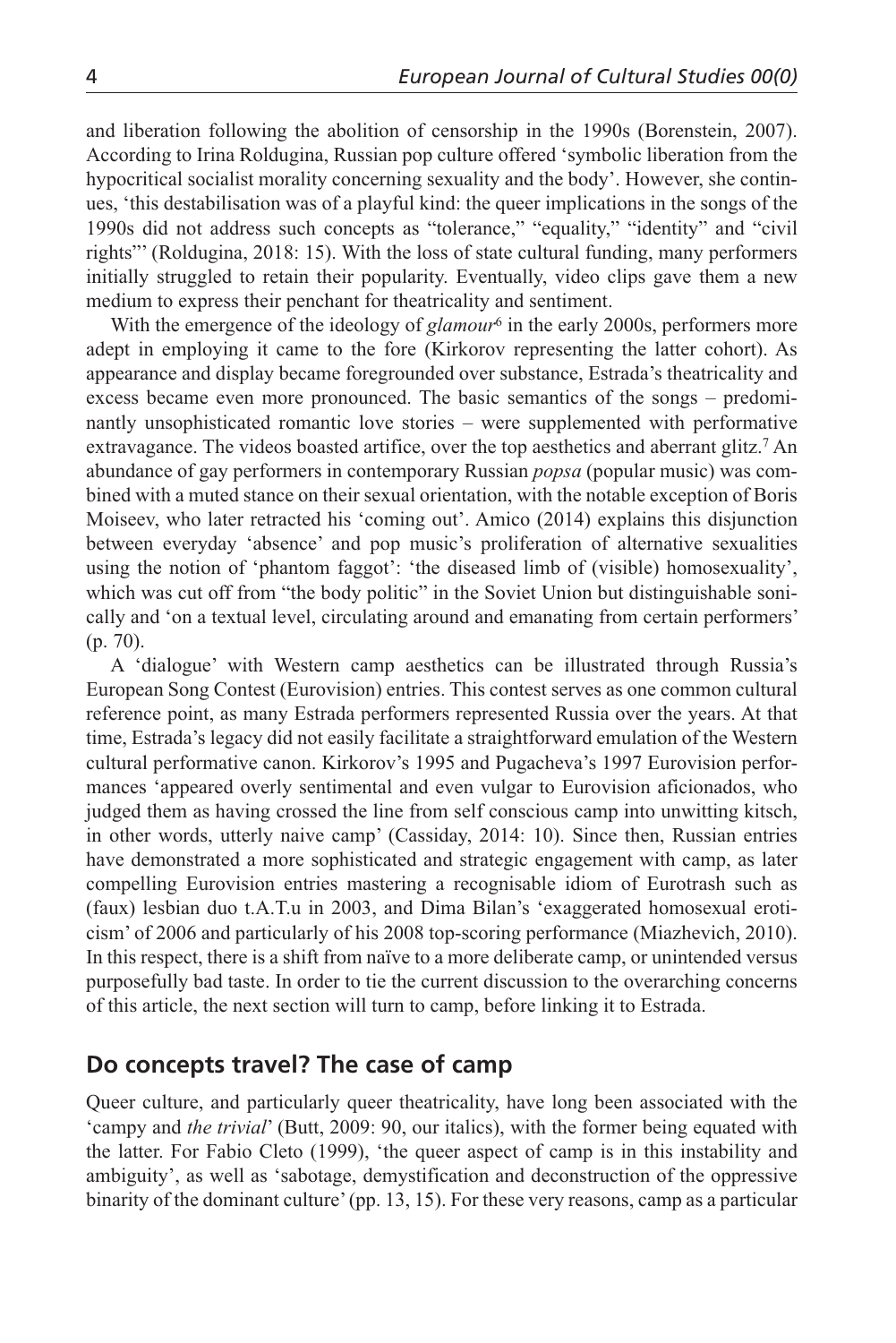'sensibility' (Sontag, [1964] 2018) also proves to be an elusive and difficult notion to define.

Camp is fuzzy, fluctuating and not limited to a particular category or mode (Cleto, 1999), which enables its ongoing interaction, revival and resistance to the mainstream. Indeed, originating from a marginal subculture, it stood in opposition to hegemonic forms of cultural expression – even as it employed these very forms, in a heightened, excessive or dramatic manner. Gradually, however, camp with a capitalised letter 'C' was transformed into camp with a lower case 'c' – a less radical, apolitical and more conventional and post-modern phenomenon (Robertson, 1996: 19). This highlights the complexity of the relationship of camp with power and various societal structures. While it borrows from the mainstream, especially when cultural products lose their dominant power (Ross, 1988), it can also be appropriated by it, undermining its subversive nature and, in turn, revitalising that very mainstream.8

Camp as a form of sexual and gender dissidence can be a political act that demonstrates, 'however inconsistently, the skilful crafting, artifice, unpredictability and possible ruptures, within those culturally fashioned, fragile, oppositional markers of heterosexuality' (Segal, 2008: 382–383). Yet its slippery nature means that it seemingly dips in and out of political gestures at will. Still, in *How to be Gay* (2012), David Halperin (2012) argues in favour of the aesthetic-as-political: 'camp culture engages in its own kind of anti-social critique, its own uncompromising defense of fantasy and pleasure, and thus its own brand of political resistance' (p. 237).9

The abovementioned tension between resistance to and appropriation of the camp by the mainstream is closely linked to the dilemma of camp's arguably unfulfilled potential for subversiveness. For the purposes of the present discussion, the twofold question is therefore whether camp in a Russian context is (still) subversive, but also whether a country undergoing a 'conservative turn' isn't *just* the place for such subversiveness, especially in an environment of widespread homophobia and the 2013 legislation banning so-called 'gay propaganda'. It evokes such questions as to what extent this subversiveness is possible in an environment where resistance cannot *legally* be visible, where the ideological context combines proliferations of glamour with post-2013 directives, and camp aesthetics 'speak' only to a certain part of the community.

A final question, which exceeds the remit of this article, is whether one can speak of a public 'queer culture' in the USSR. After the experimentation and liberalisation of the 1920s, no equivalent of the gay liberation movement, or queer identity politics emerged, and 'muzhelozhstvo' (i.e. men having sex with men, or sodomy) became a criminal offence potentially leading to imprisonment or forced psychiatric care (the latter more common for women, for example, Gessen, 1994). While there are persistent disagreements on whether one should expose forms of sexual and gender dissent in Soviet Russia to 'queer readings', Dan Healey (2017), in one of the most reputable, historical overviews of gay or queer subjectivity in Soviet Russia, uses the term 'queer' interchangeably with LGBT (lesbian, gay, bisexual and transgender) (p.20). Definitionally, things get somewhat easier as one reaches the 1990s, when Western-style gay liberation met underground forms of sexual dissidence.10

Overall, this discussion follows the call by scholars such as Dan Healey to destabilise notions of (hetero)sexuality by offering queer readings of Russian and Soviet art,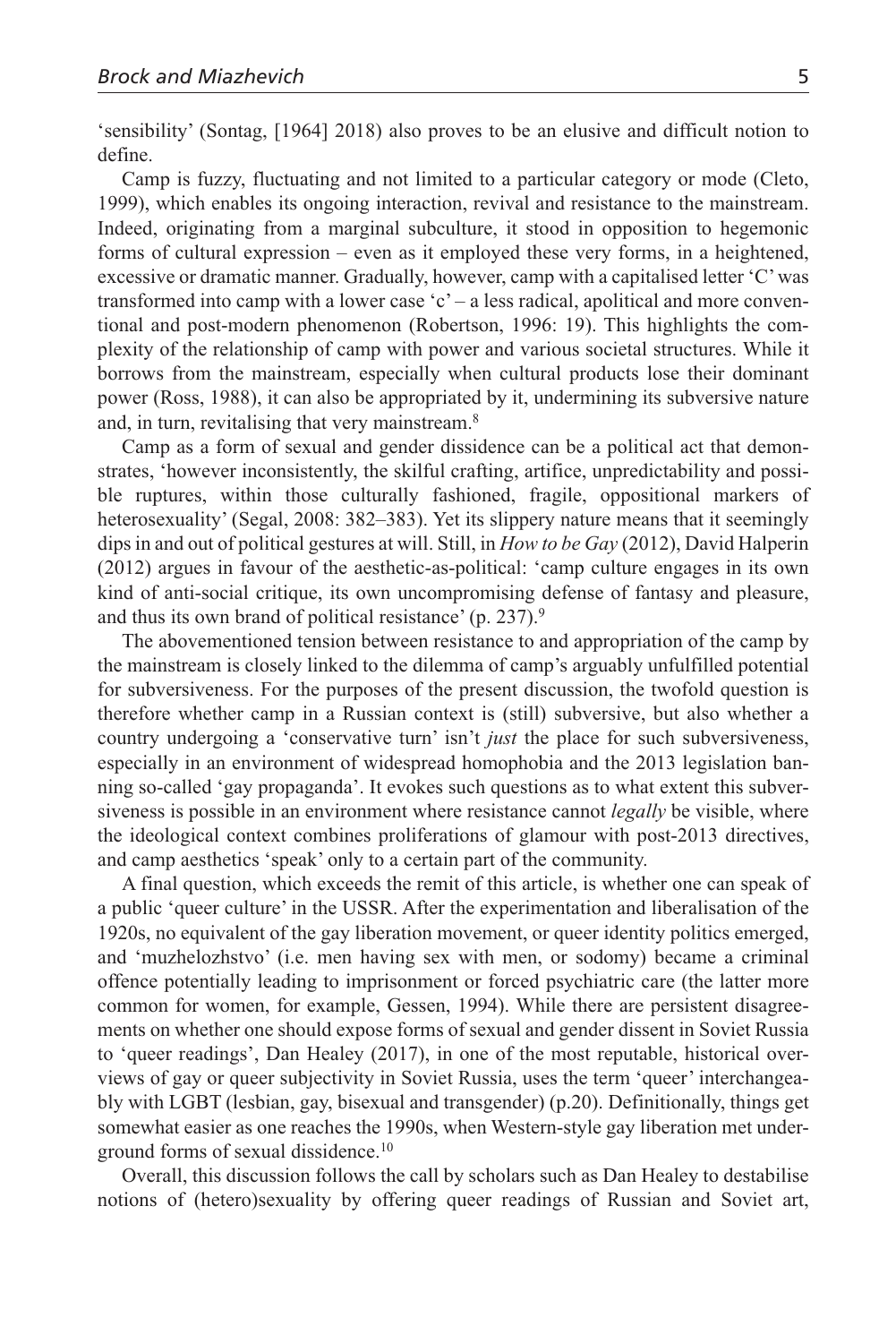focusing on popular music. As this article strives to demonstrate camp may actually have more portability via its links to Estrada. Implicitly, we are also encouraging an application of this 'reading strategy' to other Soviet and post-Soviet genres and performers. The next section puts the translatability of *camp* to the test by conducting a close reading of two artists' selected videos, lyrics and public statements. As they span the Soviet and post-Soviet period, they also provide an illustration of the transformations of (popular) queer theatricality since the 1980s.

## *Methodology*

This article is informed by cultural studies and musicology (Amico, 2014; Hawkins, 2015; Lawrence, 2011). The study considers text in its broadest meaning (including song lyrics, soundscapes, images, gestures, gaze, appropriation of the stage, etc.) and accounts for temporal differences (e.g. see Hawkins' (2015) exploration of the temporal-specific listening and biographic-oriented viewing). Consequently, the 'kinds of semiotic resources and patterns available for communication in the sounds, images and worlds of popular' (Machin, 2010: 3) can be peculiar when applied to pop music across a considerable timespan. We also take recourse to Carol Vernallis' (2004) extensive body of work, in particular on the music video, and supplement it with the singers' performances with 'concert footage, music videos, television interviews, and profiles' produced in popular media (Shugart and Waggoner, 2008: 3).

Importantly, a queer reading is not necessarily applicable to the lyrics of a track, or located in them. Incidentally, this also potentially makes Amico's reliance on their decipherment somewhat moot. Instead, queerness is located in the soundscapes created, as forms of 'affective sound rather than discursive meaning' (Lawrence, 2011: 238). Finally, we also examine this article's two protagonists as 'stars', who embody prevalent preconceptions of cultural and historical ideology, articulating historical specificities of class, gender, race and sexuality (Dyer, 1998). It could be said that through their embodiments of camp, both Leontiev and Kirkorov have confirmed social hegemony by contradicting its forms, all the while weathering multiple transitions in careers which, in the former's case, commenced in the Soviet Union in the 1970s.

# **Valery Leontiev – the Soviet Bowie?**

This section argues that Valery Leontiev is the *Soviet* camp icon *par excellence*, one of the most extravagant stars of Soviet and post-Soviet music, representing Sontag's ([1964] 2018) definition of camp as a '[p]roper mixture of the exaggerated, the fantastic, the passionate and the naïve' (p. 23). Amico speaks of him as 'implicitly or explicitly highlight[ing] the corporeal, almost carnal component of sexual relations' (Amico, 2014: 80). Leontiev has been called, only *somewhat* sardonically, 'our' Bowie because 'we may never understand this hero: Leontiev's personality and charisma hardly fit any one category. His almost manic need to be different from others, which has on several occasions threatened his career, has made him truly unique' (Alekseev, 2019, authors' translation).

Leontiev represents sensuality, athleticism as well as a Liberace-esque penchant for flamboyant costuming, big hair and make-up, and later on in his career, cosmetic surgery,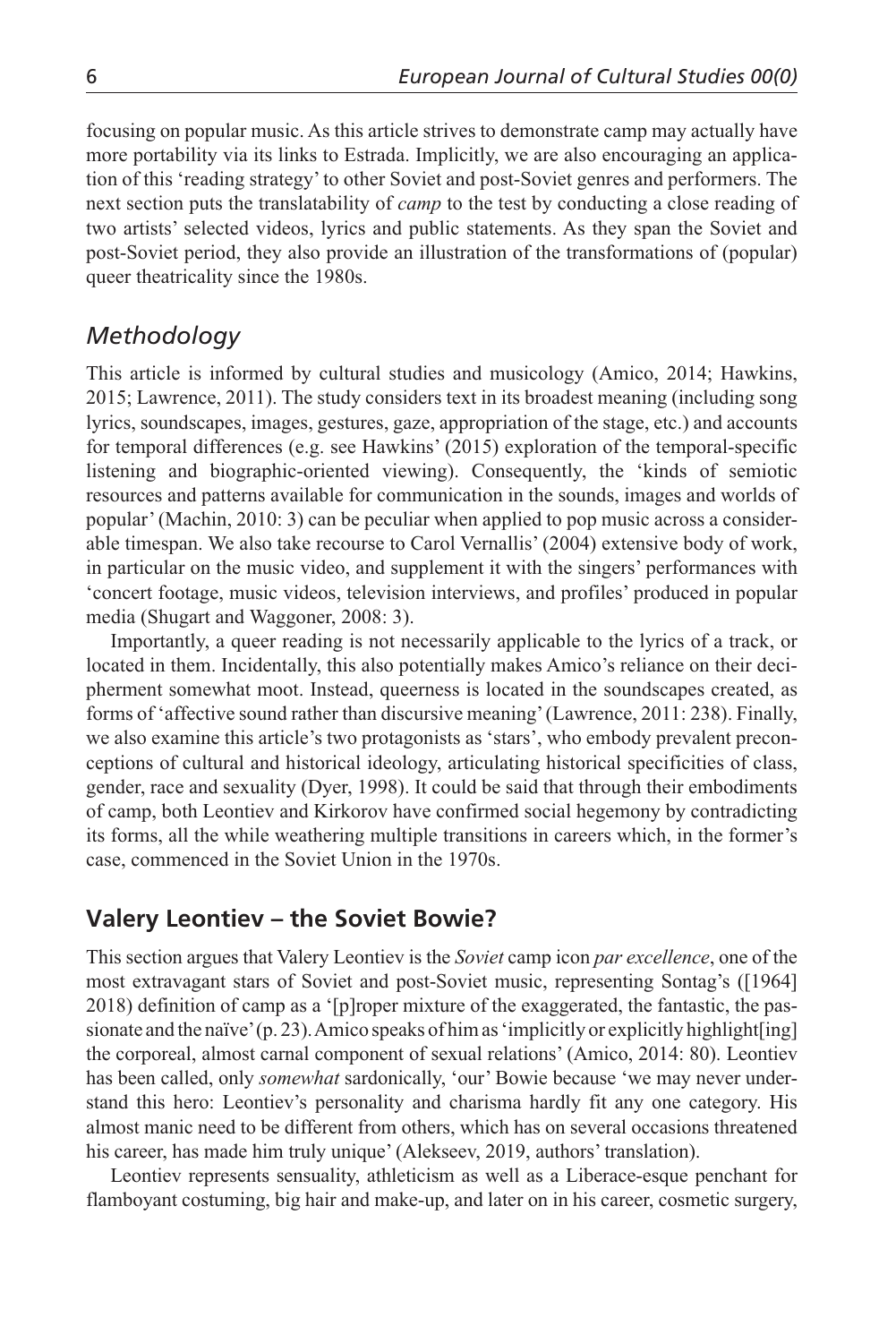in other words: an attention to the body and bodily desire, and to being the object of a desiring gaze and the one who desires (Glick, 2009). His performative and sartorial styles have in some ways retained a remarkable consistency, but it is only in the 1990s that a more openly sensual persona emerged, acquiring Leontiev the 'reputation of a sex symbol' (MacFadyen, 2001: 192). At the same time, he has been labelled as 'one of the most closed personalities of the pop world' (Boikov, 2004, in Amico, 2014: 76). To Leontiev, a performer that insists on the mystery attributed to divas across the ages, this reticence is essential: 'one should never tell everything about one's self . . . without enigma, a star is not a star' (Amico, 2014). His statement can be read both as an effect of the status of nonheteronormative sexuality, particularly in the Soviet Union, and as an expression of a performer's unwillingness to be pinned down or defined in any rigid manner – rigidity being the very opposite of his fluid, hypermobile stage presence. Leontiev himself speaks of his 'internal freedom': 'A freedom of thought. Of the spirit. The freedom to look both in life and on stage the way I want to' (quoted in MacFadyen, 2001: 188).

Before embarking on a close reading of his performances over three decades, we will provide a brief biographical sketch: Leontiev was born in 1949 in Ust-Usa in the Komi Autonomous Socialist Republic in the Soviet Union, and has been active as a performer since the 1970s, while only finding success in the 1980s. Many know him for his hit song Deltaplan (Leontiev, 1983), which was awarded the honour of 'Song of the Year' that same year. He gave his last performance in 2019, thereby retiring officially at the age of 70 years. He is a recipient of numerous awards and merits, including the title of *People's Artist of the Russian Federation*. Early in his career, after having moved to Moscow, he struggled to be accepted by the entertainment establishment, largely due to his flamboyant and hyperactive performance style. According to MacFadyen, he would alienate conservative Soviet cultural critics with his dramatic appearance, while another frequent point of critique was that 'no songs in his repertoire [were] about the Party, Motherland, or komsomol. [As well as his] Unsoviet costumes' (MacFadyen, 2001: 188). *Moskosvkie Novosti* summed up his appearance as that of a 'melancholy clown' (cited in MacFadyen, 2001: 191). However, what in fact marks Leontiev's stage persona is not mockery or clowning, but sincerity.

Although as a performer he appears not unaware of the irony that is at the heart of any performance, and of life *as* performance – as explicated by Halperin (2012) in his reading of camp and irony – this marks a contrasts with Filipp Kirkorov's persona, as will become clearer later on. Instead, what is immediately evident is the overall drama of his performances and the utter commitment to his art, athleticism and aesthetics: 'I like to work in a state of rapture, until I'm hoarse, to give my all' (quoted in MacFadyen, 2001: 187). The following sections highlight three iconic performances – the first for TV, the next live as part of a concert tour, and the third a full production shot especially for the songs. Paraphrasing Vernallis (2004), we approach these with the following questions: What desires or anxieties do the videos elicit in the viewer? How does the star look and what do they convey performing the lyrics? Are there other characters in the video, and what is their function? And, finally, how does the video appeal to particular viewing communities, and why?

*Queering the diskoteka.* In a TV performance of 'Green Light' (1984)<sup>11</sup> Leontiev uses the entirety of the stage, while remaining in a kind of flirtatious relationship with the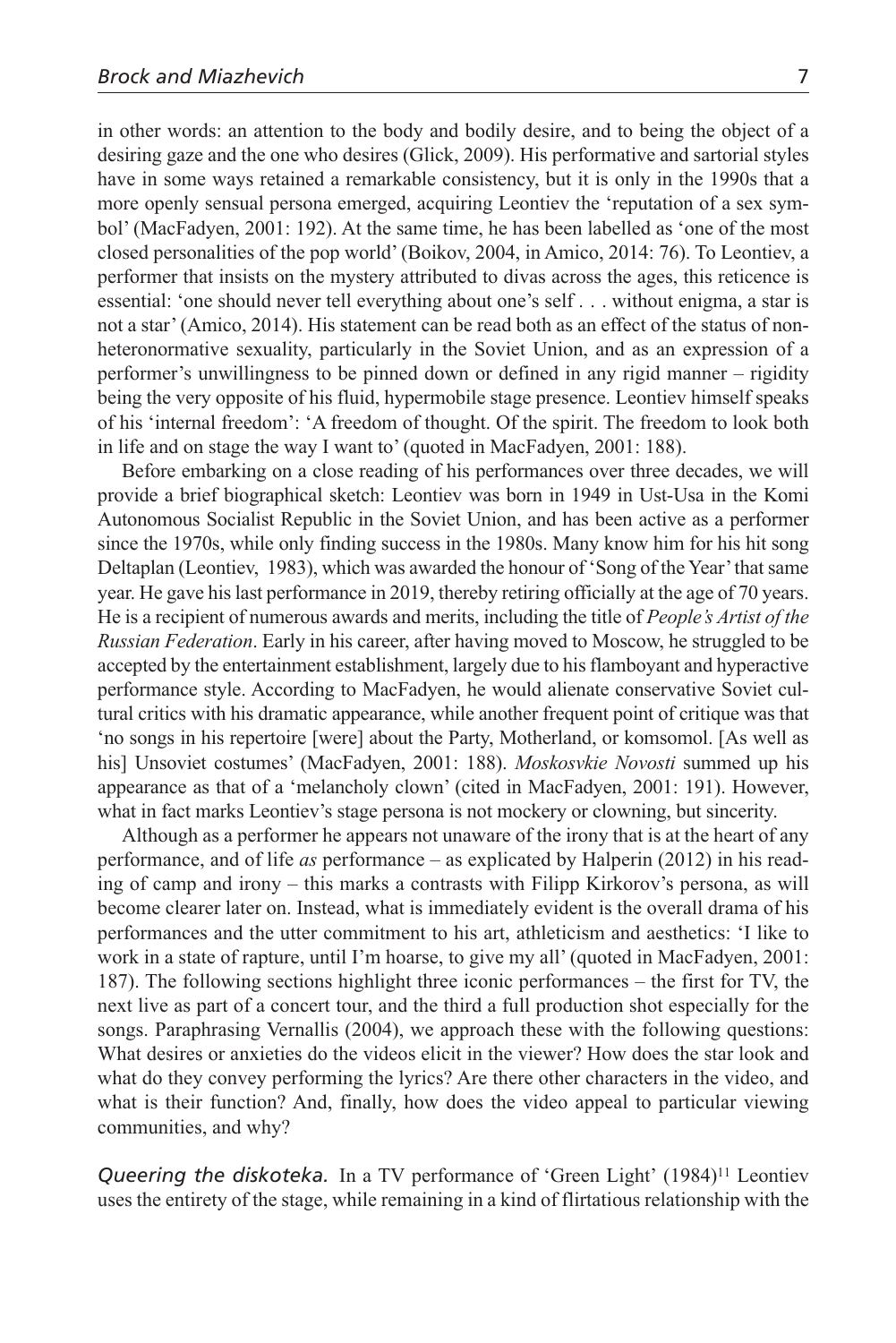camera's gaze. One eyebrow raised mockingly, he seems aware of his effect. His dance is athletic, acrobatic, with his legs and hips doing most of the moving. He never stands still, making the viewers and the camera go after him, pursue him – at times the camera seems to fail to catch up with the hyperactive entertainer. In fact, his body movements seem beyond his control, as if the music and rhythm act as puppet master making of his body what they wish. At the song's climax, he mock collapses to his knees in exhaustion, only to pick himself up with renewed energy. The costume is red and figure hugging, with glittery elements, seemingly anticipating the up-market sweatsuit or athleisure trend of later years. Indeed, it is said that Leontiev frequently designed and tailored his own costumes. He also sports a variant of his trademark shoulder length mop. Leontiev can be said to have introduced queerness into mainstream culture through a form of 'affective communication', through his movement and aesthetic more than through verbal forms of expression. Nothing is avowed, but other possible forms of self-expression are offered to the audience. Sound and movement speak of joyful becomings – not trauma, but triumph (Lawrence, 2011).

*Trapped in desire.* Commenting on Leontiev's eye-catching attire in a mid-1990s live performance of *The Island of Fortunate Women*, 12 Zinatulin (2018) observes: 'It's almost impossible to imagine Valery Leontiev without his creaky leather shorts – like yin and yang, the two things do not exist in isolation from one another. Calling himself 'a reincarnated Casanova' and a national heartthrob, Leontiev stole the hearts of millions of Russian women and men alike with his signature moves and voluptuous sighs'. This video was chosen here not only because it represents one of Leontiev's most iconic performances, but also because to make oneself an almost feminised object of desire for the public is inherently queer. The fact that his song and his sensual dancing involve women is beside the point – his outfit and physique invite everyone to think about sex, and sex with the performer in particular.

In this live performance, the sexual excesses following the removal of censorship in the 1990s (Borenstein, 2007) are supremely evident in Leontiev's hypersexual performance. While some elements – like his dripping in sweat, matted hair and more controlled, smaller body movements – seem to be the consequence of a long night of performing, others, like his extra-short black leather shorts, black mesh top, black boots and fingerless gloves, are there by design, to evoke and convey desire, and with more than a nod to the leather subculture. The gyrating of his hips and sensual dance with his backup singers merely serve to highlight this effect. His sculpted body both desires and seeks to evoke desire – indeed, the song's story of a hapless sailor shipwrecked on an island of 'cheerful girls' who keep taunting him despite protestations to stop ('konchaite') speaks of his appeal. Indeed, subtext is very much text here, and sexualised readings of the song and performance are encouraged, Leontiev's moans underscoring this. While the sexuality and sensuality are very real, however, a sense of irony is not missing, either. The song is ostensibly directed at the island's 'girls', but the performance and image seem to encourage a collective command to orgasm – after all, and notoriously – 'konchaite' can also be read as a command to reach orgasm ('finish'), en masse. In comparison with the less sexual and more humorous, lively performance of 1984, this is clearly a post-Soviet piece, of the 1990s.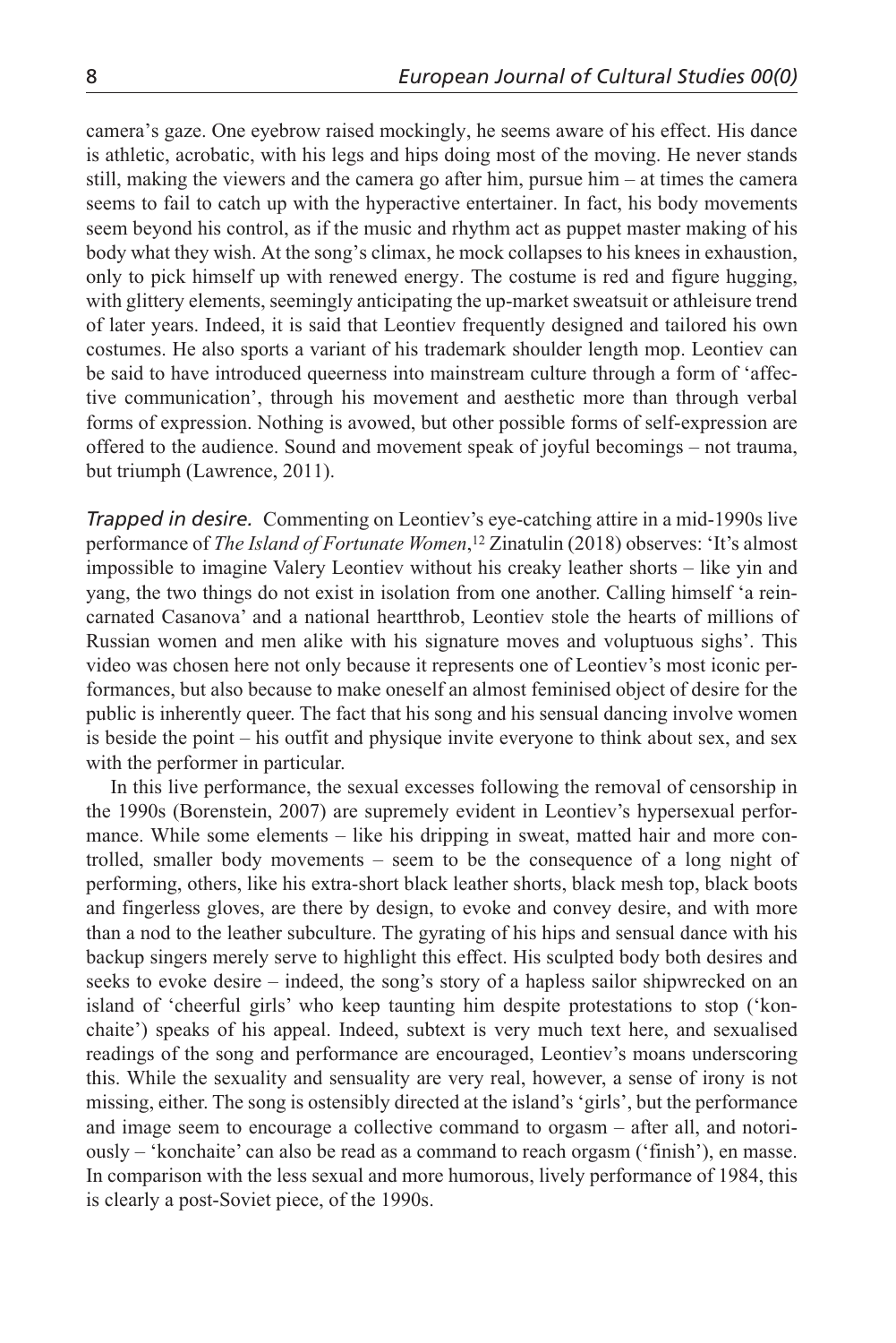*A work of haunting. Night Call*'s (*Nochnoy Zvonok*)13 video, which was released in 2004, 20 years after 'Green Light', is Leontiev at his most melodramatic and *camp*. There is a haunting quality to the video, which characterises it along with an utter commitment to the performance. The physical exuberance of earlier performances has been harnessed to achieve a more intimate dramatic effect, though his commitment to sensuality remains. This is a fully produced video clip and performance, with a number of costume and set changes. It is lush and flamboyant, but in terms of narrative, minimalistic.

However, Leontiev's intensity and utter commitment, together with his costuming and prop work, make this a prime example of *post-Soviet high camp*. The video consists of a number of set pieces or scenes that either feature Leontiev, gyrating, emoting the words of the song or handling a number of props such as the obvious telephone, a throne, a number of close-ups of burning candles in a boudoir, as well as a topless Leontiev seemingly doused by indoor rain. Many Leontiev staples are present, from the extravagant, figure-hugging or revealing clothes, to the display and use of his sculpted body, to his trademark hair, cheekbones and facial structure<sup>14</sup> that embraces the feminine and the masculine. Vernallis' observation that video settings are not only classed but also gendered is also relevant here. Certain *kinds* of bodies can be found in certain kinds of settings, and the 'domestic sphere', including bedroom scenes, were traditionally reserved for female singers (Vernallis, 2004). An oral history of the video's 'making of' details how Leontiev's vision was apparently to highlight that suffering and love affect everyone, rich and poor, which the different set pieces were meant to illustrate. This disjuncture between his vision and the flamboyant result illustrate Sontag's ([1964] 2018) statement that 'camp is seriousness that fails' (p. 23).

The lyrics suggest Leontiev being haunted by a former lover to whom he had hoped to establish some distance. It is this quality of hauntedness that is most in line with the figure of the 'phantom faggot' postulated by Amico. Leontiev is not merely haunted by the accoutrements of camp, he is *sonically subversive*:

Music is, at once, the least material yet most physically effecting of all the arts; it is often experienced on a level in which the reflexive and conscious coalesce; it inherently questions the passage of linear, objective time, repeats making presents of pasts; and as voices. (Amico, 2014: 101).

The next case study will turn to an artist representing a different incarnation, and transformation of Estrada; a singer whose ironic self-references and uses of intertextuality make him a more appropriate fit for a post-modern age: Filipp Kirkorov.

## *Filipp Kirkorov – 'The King of Russian Estrada'*

Filipp Kirkorov – nicknamed 'The King of Russian Estrada' (Zhaivoronok, 2018) due to his exceptional and sustained popularity – is known for his strategic use of irony and subversive aesthetics that allow him to blend various styles, genres and *amplua* (theatrical characters). This part of the article will focus on Kirkorov's career progression and two recent videos contrasting his previous stylistics – *The Mood Colour Blue* and *Ibiza*. They challenge the conventions of cultural production in contemporary Russia and can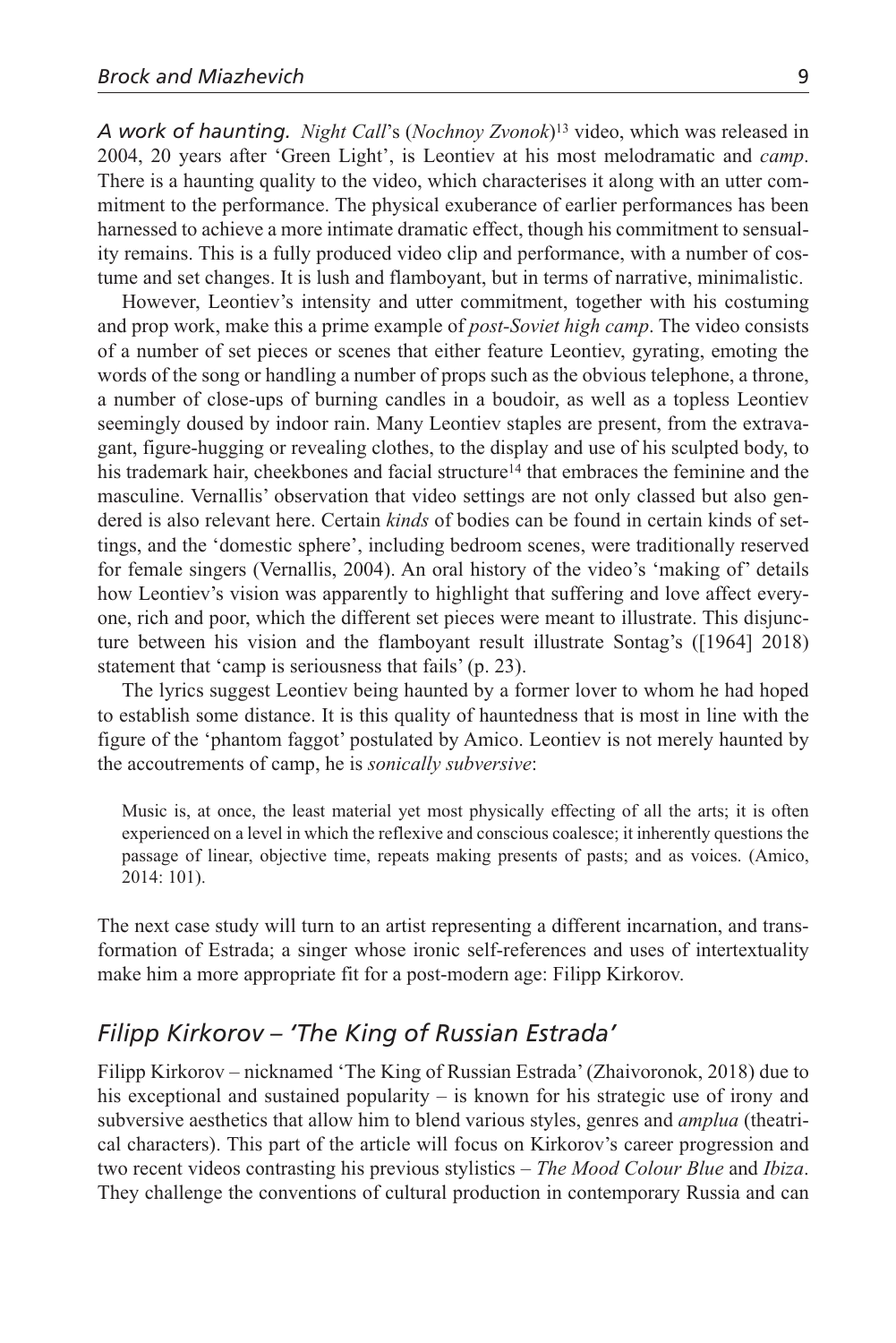be read as queer interventions through which Kirkorov and his production team introduce camp aesthetics to the mainstream.

Kirkorov's artistic career took off during the upheaval of the early 1990s. Born in Bulgaria in 1967 in a family of Armenian descent, he studied at a prominent Moscow music school (1984–1988) before marrying Soviet (gay) icon, Alla Pugacheva.16 At that time Kirkorov was still establishing his own style, capitalising both on (homo)erotica and sexuality, as well as on Pugacheva's social and cultural capital (Partan, 2007).17 The videos of his first hits – *Sky and the Earth, Atlántida* and *You*<sup>18</sup> *–* conveyed heteronormative love and his stage image was, in some respects, similar to that of other Estrada artists. It featured a bare chest, long curly 1980s-style bouffant hair, shoulder-pads, tight revealing trousers and the like.

During the 'glamourous' 2000s – a time when Leontiev's popularity was declining – Kirkorov strategically utilised camp aesthetics involving transgression and excess. Kirkorov's 'trademark' stage outfits now incorporated pompous attire and massive headgear embellished with feathers, glitter and stones. Kirkorov continues to constantly experiment with style, either exaggerating or simplifying elements of his image. This stylisation extends to his off-stage public presence such as his lavish lifestyle. For instance, being interviewed at his house (Sobchak, 2019), Kirkorov wore a pricey garish tracksuit and explicitly mocked his 'narcissistic consumption' (Goscilo and Strukov, 2011), thereby simultaneously denoting and disparaging elitism and glamour.

Unlike Leontiev, Kirkorov is *strategically* ambiguous about his sexuality. Throughout his career, Kirkorov's image has never complied with the usual male/female stereotypes (his extravagant costumes, make-up and wigs exist alongside a carefully groomed beard), creating the androgynous and ambiguous image<sup>19</sup> of a camp diva. This is further heightened by his videos, such as Snow (2011),<sup>20</sup> featuring a Brazilian male model – bearing a resemblance to a young Kirkorov – who destabilises a heteronormative love story by creating a mirror image of the singer. This ambiguity enables an addressing of various audiences (Vernallis, 2004) and retaining popularity among middle-aged and older women who constitute his (and Leontiev's) core audience.

While Kirkorov has never openly aligned himself with sexual minorities, he frequently references them, thereby flirting with identity politics. During an off-stage outing in 2018 he wore a jacket displaying the message 'Queer is here' (Zhaivoronok, 2018), which caused public offence and furthered rumours about his sexuality. He tends to be similarly ambiguous on LGBTQ + issues, which sometimes leads to controversies such as him denying any discrimination within the Russian community (Sobchak,  $2012)^{21}$  or even mocking a transgender dancer from his own video *The Mood Colour Blue* on state TV.22 This video, which the article now turns to, constitutes a radical departure from his previous image, showing his ability to engage in a post-modern manipulation of genres, cultural symbols and sensibilities.

*The Queer of Russian pop.* Kirkorov's popularity skyrocketed after the release of the music video *The Mood Colour Blue* (*Tsvet nastroeniya sinii*) in 2018.23 In stark contrast to his previous performances, *The Mood Colour Blue* (MCB) represents a shocking and grotesque expression of bad taste challenging various conventions. Everything becomes an object of parody and irony, even Kirkorov himself, as he lampoons his own diva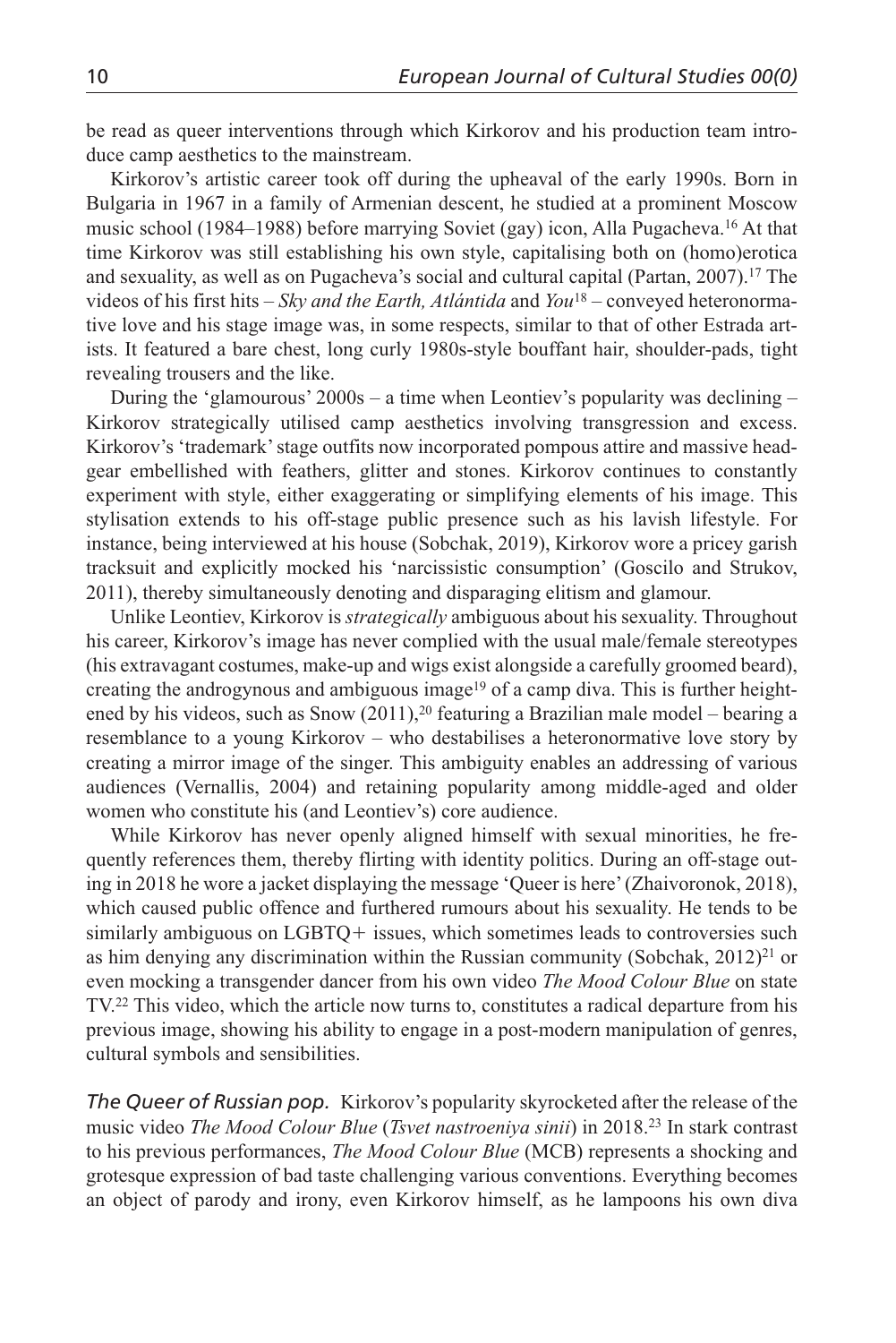image, age and celebrity status. The video's subversive and ambivalent nature precludes any single reading of cultural references, as it is almost a pastiche. Its post-modern approach highlights the point that nothing is certain, everything is a game and a parody, and nothing is what it seems. The format of the video is challenged by the inclusion of metatext, as the video narrative is overlaid with gimmicky online chat between the actual production team.

MCB reveals the transformation of the 'The King of Russian pop' into a 'King of Russian Trash' (Engström, 2019), paradoxically immersing himself in something akin to *gopnik* subculture.24 The video strives to destabilise various boundaries and norms, including, but not limited to, those of gender. The transgression is in everything, starting from a celebrity child drinking alcohol, celebrities pretending to be from the lower social stratum to the 50-year-old singer himself riding in a shopping trolley like a rebellious teenager.

Similarly, there are further subtexts and cross-references. For instance, the term blue in Russian stands for an alcoholic (*sinyak* – which is blue), a gay person (light blue or *goluboi*), a bad mood, Western culture (a reference to *One-way ticket* (*to the blues*)) and nostalgia. The Soviet song *Blue frost* (*Sinii inei*), which is a remake of *One way*, is used for the refrain. There is mockery of vogueing, as the invited celebrities stare depressedly into the camera after having performed their absurd roles, and of the Russian music scene with the implied animosity between the old and new generations.

Kirkorov appears clean-shaven, wearing a brown bobbed wig and tracksuit, thus opposing his 'conventional' diva image and alluding to the famous Russian rapper, *Face*, and tapping into various alternative subcultures. The singer's heteronormativity is *destabilised* by multiple references to alternative sexualities. He is shown surrounded by young males and displaying a resolute rejection of his ex-wife's cameo under the pretext of absurdity. The queering continues, as the singer acts as a disenchanted spectator narcissistically focused on himself, similar to his self-obsession in *Snow*.

Finally, this video alludes to excessive consumption and 'postmodern camp' (Robertson, 1996) bringing them all together under the umbrella of (self-)marketing. It is peppered with tongue-in-cheek product placements and allusion to various brands, from alcohol labels to Kirkorov's bomber jacket. The video is an unusual juxtaposition of working-class aesthetics with celebrity culture and glamorous lifestyles. By linking such aesthetics to marginalised queer subcultures, the issue of class stratification is demoted and simplified. Alternatively, the association of queer culture with working class may be seen as queering artistic Russian subcultures both from grassroots and elitist layers of society which thrive in grey areas of the capitalist economy, potentially undermining and subverting it, as Dyer (1995) observes.

*Ibiza as a calculated provocation.* There is a similar logic behind Kirkorov's video Ibiza  $(2018)^{25}$  in which he co-performs with another singer, Nikolai Baskov. It questions established normativity – via ironic hyperbolisation and amplifies provocation through an assertive appropriation of bad taste. In doing so, it resorts to a grotesque parody of conventional gender and age scripts, cultural tastes and creative industries (Estrada, the Western music canon of the 1980s, youth pop culture). There is obscenity in imagery and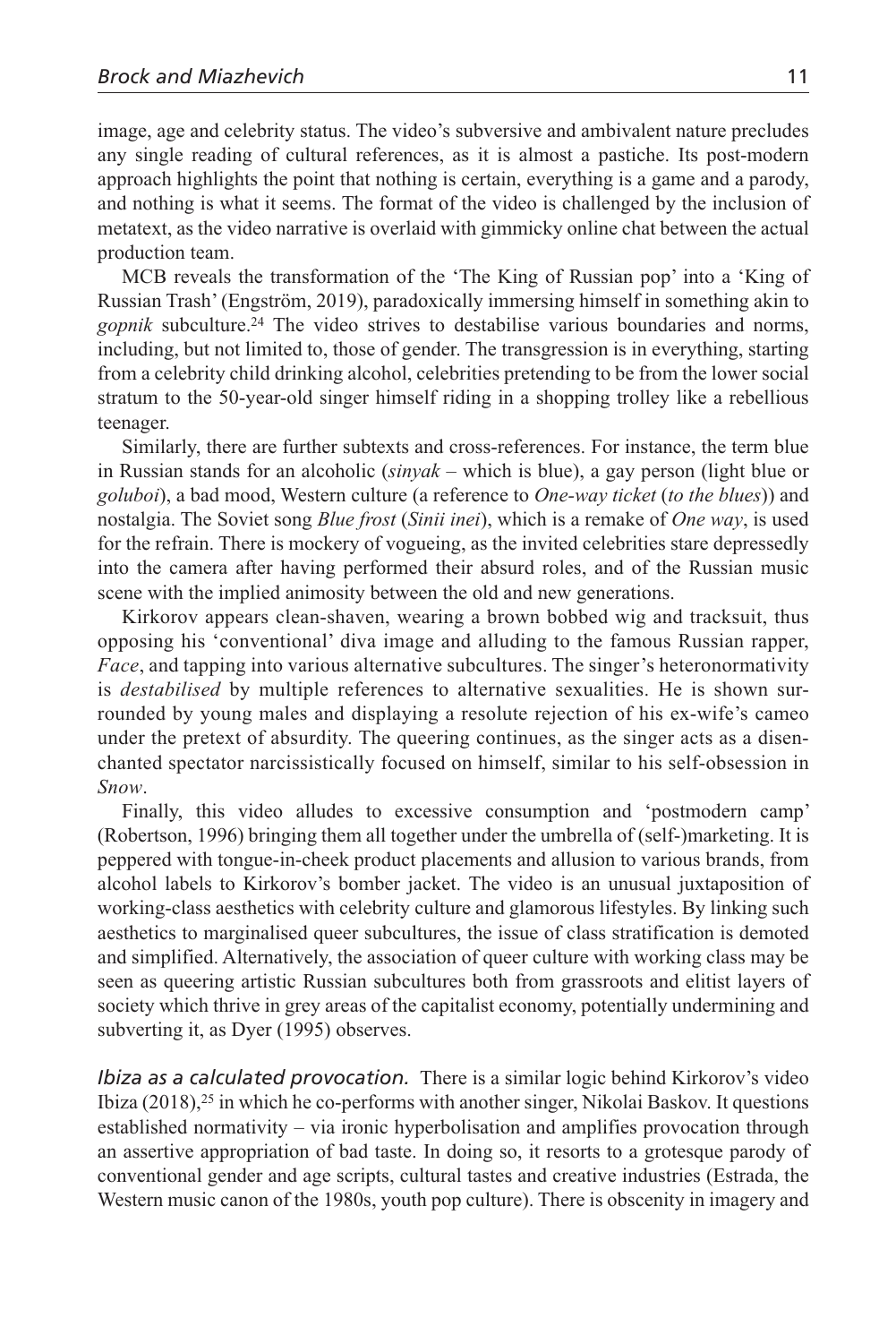plot, involving unnecessarily graphic violence, torn body parts and excrement, swear words, overstated (homo)erotic desire and hedonistic lifestyle, even its title alluding to a colloquial vulgar term for the sexual act.

*Ibiza* diverges from *MCB* because of its extreme simplification, primitivism and binarity, leading to crude and clear-cut differentiations such as Kirkorov's monstrous/ repulsive performativity in contrast to his usual stylised image. By surrounding himself with the elderly instead of young, glamourised, semi-naked bodies, the singer affiliates himself with multiple generations and their cultural consumption habits, as well as positioning himself outside of the age matrix. This approach endures when depicting sexualities. For instance, when the two singers happen to be lying on top of each other while fighting, there is an allusion to a kiss on the lips, which turns into a violent bite on the nose. Throughout the clip, they exaggerate their animosity and poke fun at the prescribed societal norms of sexual desires, of masculine conduct (effeminate, emasculated and hypermacho) and heteronormativity in general. However, instead of problematising gender bending, the prevailing narrative is of a fixed (gay) identity rather than transient masculinities, partially feeding into societal anxieties (Vernallis, 2004) linked to homosexuality.

Allegedly, the extent of negative publicity of directed at *Ibiza –* evident in a phenomenal number of dislikes online – was not expected and a follow-up apologetic (yet ironic) just under 2-minute clip was produced by the duo.26 When questioned about the provocative scenes in *Ibiza* Kirkorov denied any ill intentions (Sobchak, 2019), downplaying any monetary motivation ('we are just having fun') or strategic tapping into the youth market by 'toying' with genres and trends. This is in sharp contrast with Kirkorov's excellent commercial instinct, which he displays, for instance, as a producer of Russian Eurovision song entries.

Despite a tsunami of criticism and calls to strip both singers of their titles and awards, no further action was taken by the authorities. Furthermore, Kirkorov continued to be invited as a guest on prime-time state TV (e.g. *Vechernyi Urgant*). This might indicate that Kirkorov (in particular) represents an 'officially approved' version of queerness<sup>27</sup> or a 'necessary' transgression, which falls somewhere in between the placid and radical options. It mainstreams camp in allegiance with the establishment (meant here in a broader sense<sup>28</sup>), thereby making alternative queer manifestations less legitimate. Similar to Kirkorov's previous on/off stage performance, the clip lacks any clear public or political stance. In a way, both videos introduce a version of Russian contemporary queer pop, which is presented as shocking.

The singer's subversive, flamboyant, ironic and provocative style assists his deconstruction of heteronormative scripts. On the face of it, Kirkotov's (queer, sexualised) performance ensures that certain cultural practices and phenomena (camp) are reprocessed for the mainstream. His stylistic evolution to a degree speaks to a larger aesthetic – though not yet political one – in Russian popular culture. At the same time, his emphasis on stylisation makes one wonder whether this is a superficial take on queerness, a 'hopping onto the bandwagon' just as global gay culture has found a stylistic footing in Russia.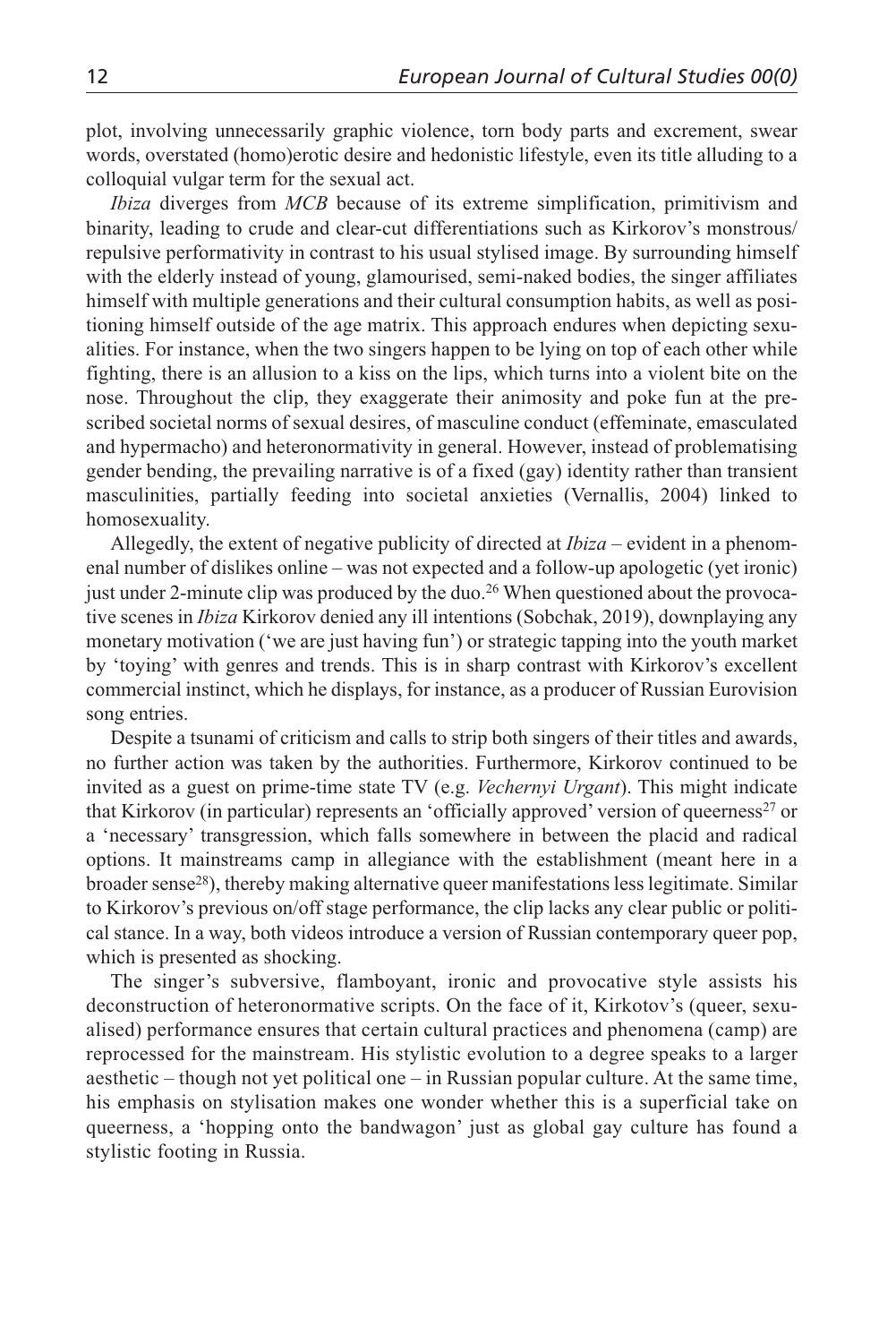## **Conclusion: Leontiev, Kirkorov and whence for postmodern Russian camp?**

In her treatise on camp, Sontag ([1964] 2018) argues that 'camp has 'something propagandistic about it' (p. 52). Beyond mere semantics, this seems pertinent in the context of the 2013 'gay propaganda law'. Indeed, in the post-2013 environment, the stylisation and other affordances of camp render it a one suitable vehicle for relating pop culture to politics. By advocating something close to, but not quite a pluralistic queerness (Taylor, 2013), Kirkorov in particular strikes a chord with multiple audiences, especially as his work is backed up by his significant social and economic capital. However, it is unlikely that his influence will empower marginalised groups or become a vehicle for a queer political agenda. As Robertson (1996) warns, 'the mainstreaming of camp taste in contemporary culture may help articulate a queer subjectivity and coalitional politics, but it may also serve to obscure real difference and to reduce gay politics to a discourse of style' (p.138).

An appropriation of camp as one element of queer style by the mainstream does not retract its marginal status. This is in part underpinned by the logic of capitalism, which turns camp as historically linked to queer culture into a new post-modern camp that is a marketable and profitable phenomenon, with ties to Western and global cultural forces as much as to local trends. Nikolay Baskov's 20-minute video Karaoke (2019),<sup>29</sup> which is full of product placements and hollow self-aware performativity, constitutes a vivid example of camp without any agenda beyond a commercial one, which coincides with the establishment's interests.

Furthermore, Kirkorov's videos are possibly an endeavour to be ahead of the curve: a strategic response to the shifting demands of 'staying' true to Estrada's aesthetics vocabulary versus 'staying relevant'. In fact, the disavowed and haunted 'phantom faggot' element (Amico, 2014), which was present sonically and aesthetically in the music of certain Estrada performers, is now supplemented not merely by the aesthetics of camp, but by that of queer youth culture, or 'neo-camp' (Engström, 2019).

Recent examples of this type of avant-garde queer neo-camp are indie-pop bands Shortparis<sup>30</sup> and Sado Opera<sup>31</sup> (both from the metropolitan setting of St Petersburg). The former's bombastic, falsetto-driven commitment to drama and, at times, pretentiousness represents a more raw type of artifice, whereas Sado Opera is interested in a filthy yet profoundly humorous take on the extravagance of camp. The latter band's songs are in English and aesthetically, they have more in common with Kiss or perhaps the Swedish pop group Army of Lovers, thereby seemingly doing without the cultural codes of Soviet and post-Soviet camp.

Performers like Valery Leontiev and Filipp Kirkorov have provided a script, a language without words, and an avenue of carnevalesque escape from rigid societal and gender norms, offering glimpses of a more colourful quasi-utopia. Their songs and performances may lead us to rethink or expand our notion of what queer representation connotes. In Russia, queerness simultaneously retains its ties to the marginal and oppressed, while being part of a more global style evolution that appeals chiefly to younger people, who take full advantage of alternative spaces and sites occurring both on- and offline. This duality leads to silences and invisibility, and to forms of haunting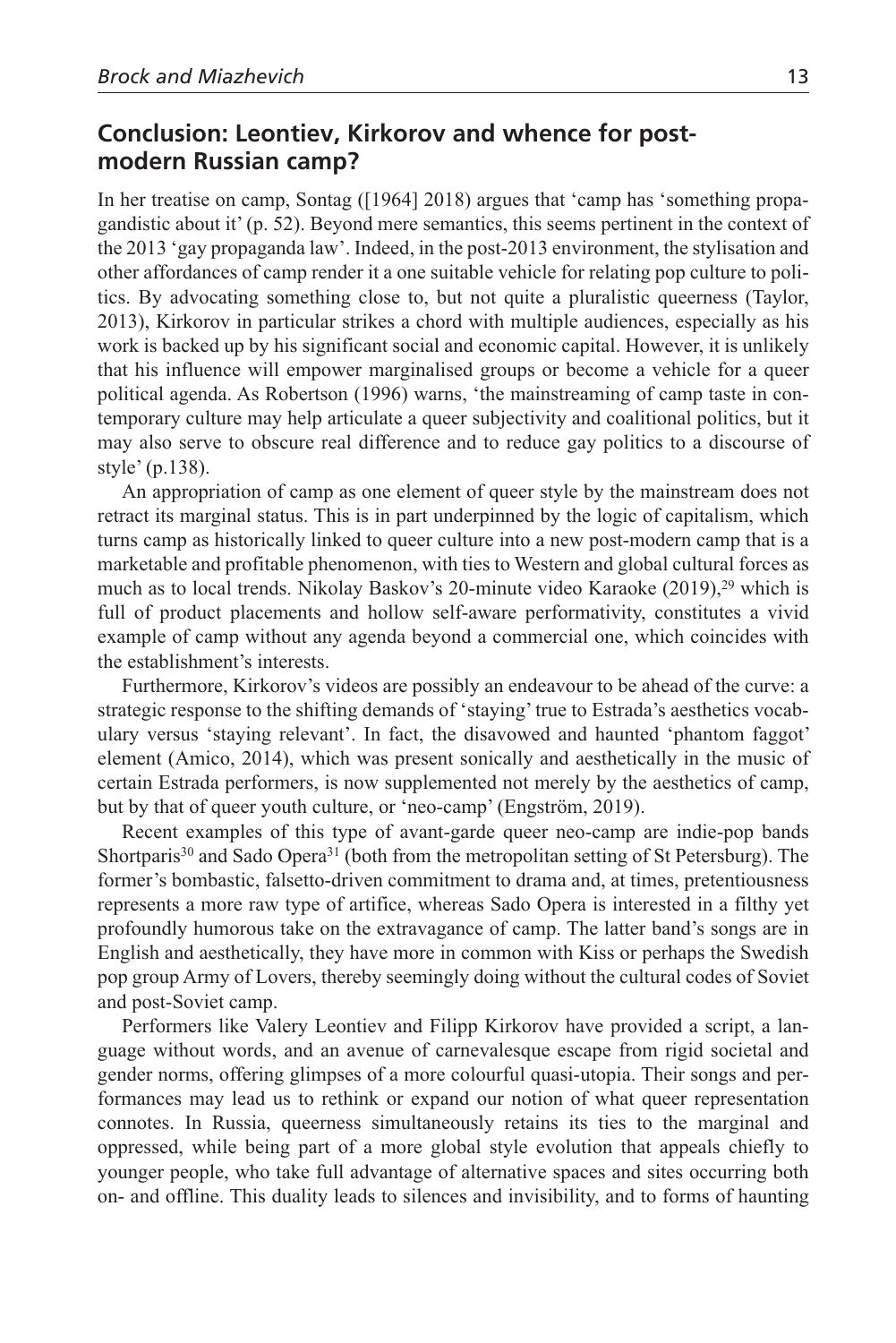by what has been disavowed. However, what is often neglected in discourses that focus on absence and fragmentation is the joy and humour, artistic vibrancy and enduring corporeal and performative dissidence of (post)-Soviet camp, which was always available to those willing or needing to look for it.

## **Funding**

The author(s) disclosed receipt of the following financial support for the research, authorship, and/ or publication of this article: This work was supported by Arts and Humanities Research Council (grant number AH/R00143X/1).

### **ORCID iD**

Maria Brock  $\Box$  https://orcid.org/0000-0002-9615-5597

#### **Notes**

- 1. This law ('For the Purpose of Protecting Children from Information Advocating for a Denial of Traditional Family Values') makes the distribution of 'propaganda of non-traditional sexual relations' among minors an offence punishable by fines.
- 2. http://en.kremlin.ru/events/president/news/62582
- 3. Dan Healey describes the Soviet gender and sexuality regime as being characterised by three distinctive features: 'discursive silence about sexuality, beskonfliktnost' (conflictlessness) in gender relations and zhizneradost' in the physiological arena' (Healey, 2008: 183). This discursive silence surrounding sexuality applied even more stringently to non-heterosexuality. This tendency became particularly evident since Stalin's ascent to power and a political crackdown on the homosexual community which had flourished to the a degree in the 1920 and 1930s (Roldugina, 2018).
- 4. Brian Baer, however, uses 'camp' when discussing some aspects of Russian Silver Age literature (Baer, 2009).
- 5. A further discussion of whether this excessive display of affect and sexuality encoded in (Soviet) Estrada was perceived as subversive yet permissible, either as part of a carnivalesque escape from cultural and social norms (Bakhtin, 1984), 'the circus roots of Estrada, the arts of the clowns and comics' (MacFadyen, 2002: 61), or was tolerated as part of artistic circles and elitist (elitarnaia) Russian culture (Baer, 2009), goes beyond the scope of this article.
- 6. Glamour as the (officially endorsed) cultural logic of post-Soviet capitalism embodies 'something different, flamboyant, and intentionally bombastic', focusing on luxury, allure and the presence of unusual qualities, which are there to both startle and appeal (Goscilo and Strukov, 2011: 2–4).
- 7. For example, Na-Na performing their single Faina scantily clad in 1992 (https://www.youtube.com/watch?v=ANCrv7eKZXQ) and glamourously in the 2000s (https://www.youtube. com/watch?v=MsVKLj4aOXA)
- 8. The 2019's adoption of Camp as the theme for the annual Met Ball signals a final mainstreaming of queer culture present and past.
- 9. This discussion continues the somewhat problematic tradition of exploring camp by focusing on representations – and parodies – of masculinity. Scholars such as J. Halberstam (1998) offer important corrections.
- 10. Furthermore, retroactive queer readings, particularly in the more visual art forms, have been applied to the works of artist Aleksandr Deyneka, and filmmakers Sergey Eisenstein and Sergey Paradzhanov, the latter, in fact, having been imprisoned under sodomy laws.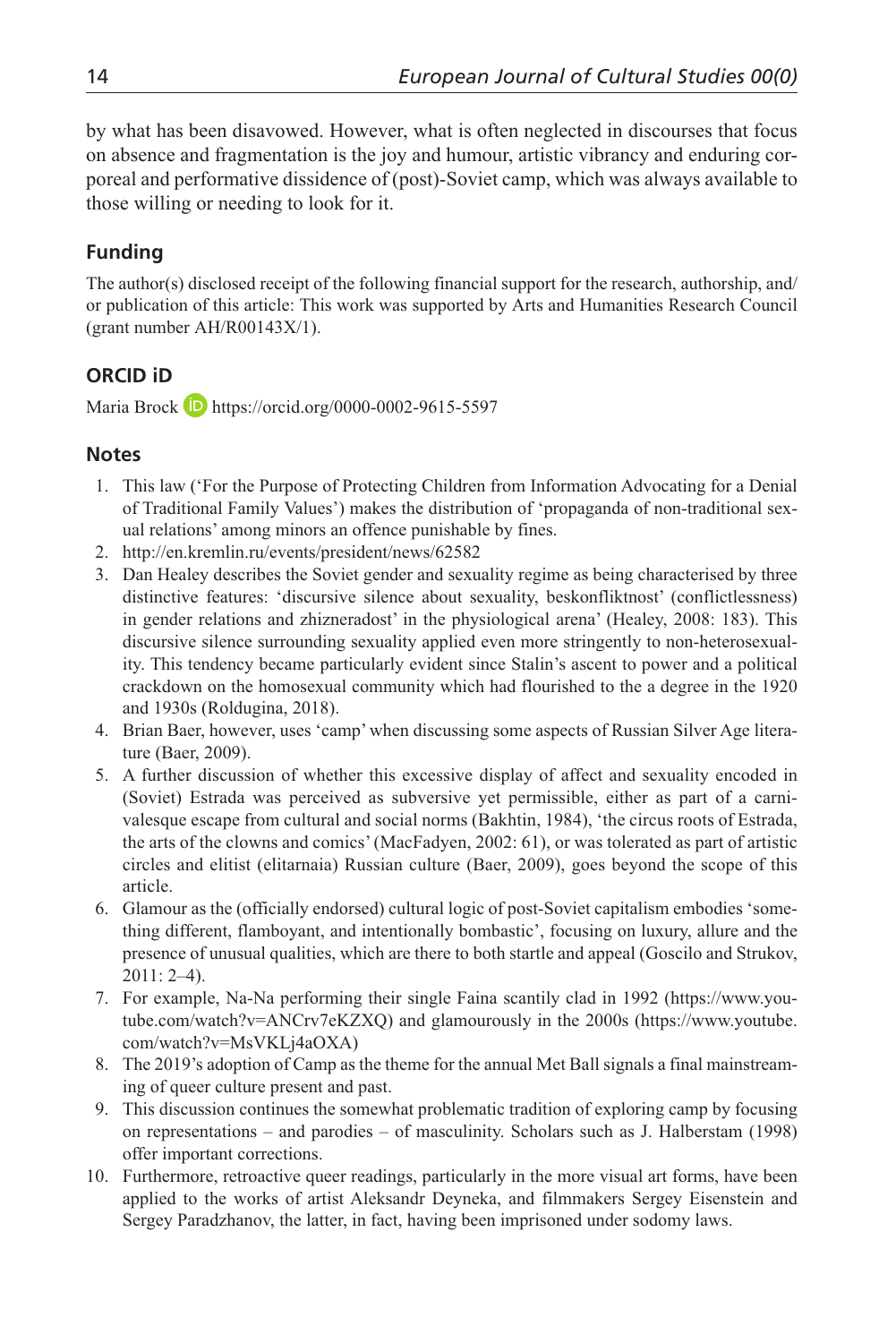- 11. https://www.youtube.com/watch?v=-fvIu5HgxuI
- 12. https://www.youtube.com/watch?v=YSpOSoObaZI
- 13. https://www.youtube.com/watch?v=yoRRKPLbQnk
- 14. The intentional alteration of his facial structure, most likely by surgery, merely serves to increase the feline yet sensual aspect of his features.
- 15. https://www.liveinternet.ru/users/2458238/post255109998/
- 16. They divorced in 2005.
- 17. Their duet allowed them to rebrand themselves experimenting with musical genres (e.g. a primitive rap-like song, Zaika Moya (My bunny)) and tapping into the public's nostalgia and cultural memory of Soviet Estrada.
- 18. https://www.youtube.com/watch?v=oMfk1BPN8oU, https://www.youtube.com/watch?v=2aP tQJ071EY, https://www.youtube.com/watch?v=B\_b2cuNlwe8
- 19. With his long curly hair, make-up and effeminate features displayed on his vinyl cover of the 1990s, Kirkorov was mistaken for a woman during the Vechernii Urgant show (2018).
- 20. https://m.youtube.com/watch?v=oRd\_e\_FoUdA
- 21. http://ksenia-sobchak.com/sobchak-zhivem-filipp-kirkorov-11-iyulya-2012-goda
- 22. https://www.youtube.com/watch?v=spn8mFOXVD0
- 23. Vechernii Urgant show (2018), https://www.youtube.com/watch?v=IAuzNXGmkL4
- 24. This typically denotes a post/Soviet subculture of working-class, suburban youth.
- 25. https://www.youtube.com/watch?v=Yy3DH0gfnhQ
- 26. This clip mimics a rap video, by Kanye West and Lil Pump's *I love it*, and reiterates marginal, cultural codes of alternative sexuality, as the old lady reprimanding the singers signifies the pressures of heteronormative society (https://www.youtube.com/watch?v=zPZXbaGqnDI).
- 27. Julie Cassiday (Oxford, May 2019) asserts a different but a slightly overlapping point that drag performers are conventionally male in Russia, in a way replicating the society's hierarchal patriarchal structures.
- 28. Kirkorov's further alienation from the public is evident in his statement (January 2021) criticising supporters of Aleksey Navalnyi and backing up the establishment's response (https:// www.znak.com/2021-01-21/kirkorov\_prizval\_splotitsya\_vokrug\_lidera\_pered\_akciey\_ protesta\_v\_podderzhku\_navalnogo)
- 29. https://www.youtube.com/watch?v=vcDsu10aKjw&list=LLEd02zIZwyuBIlybhJXy51Q&in dex=182. This 20-minute (!) clip postures to ironise over the music industry (it is a parody of shooting a clip in a clip). Rather than being subversive, the clip represents an example of depoliticised queering where the market logic triumphs.
- 30. https://www.youtube.com/watch?v=FUdteCBRX9c
- 31. https://www.bbc.co.uk/news/entertainment-arts-44300934

#### **References**

- Alekseev L (2019) Pochemu Valery Leontiev–nash David Bowie i Jon Bon Jovi? Available at: http://www.sobaka.ru/fashion/heroes/87653 (accessed 31 March 2020).
- Amico S (2014) *Roll Over, Tchaikovsky! Russian Popular Music and Post-Soviet Homosexuality*. Urbana, IL: University of Illinois Press.
- Baer B (2009) *Other Russia's: Homosexuality and the Crisis of Post-soviet Identity*. New York: Palgrave Macmillan.
- Bakhtin M (1984) *Rabelais and His World, trans. Helene Iswolsky*. Bloomington: Indiana University Press.
- Borenstein E (2007) *Overkill: Sex and Violence in Contemporary Russian Popular Culture*. Ithaca, NY: Cornell University Press.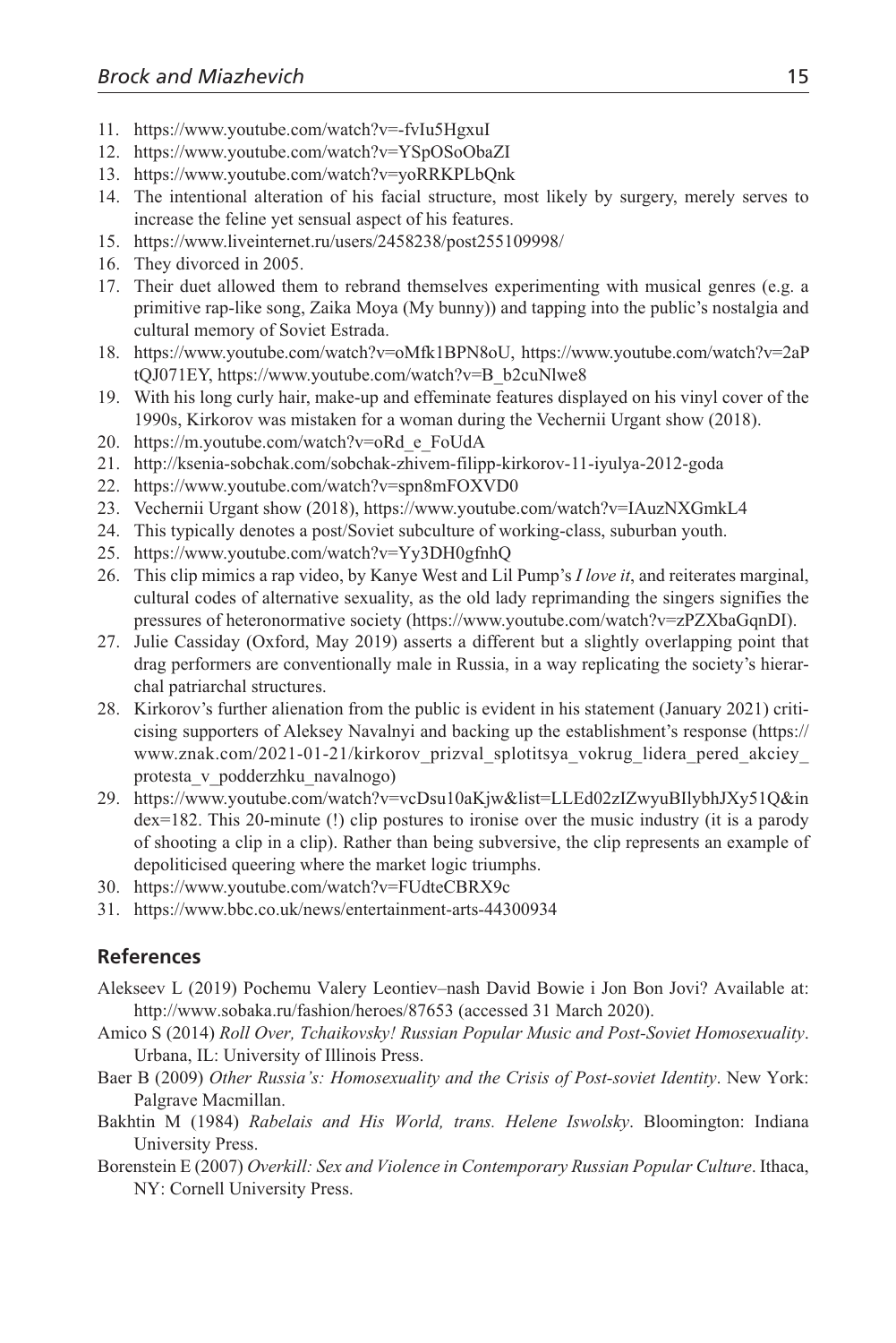- Brock M (2016) Velvet revolution or Frenzied Uteri: A psychosocial analysis of Pussy Riot. *Subjectivity* 9(2): 126–144.
- Cassiday JA (2014) Post-soviet Pop goes gay: Russia's trajectory to Eurovision victory. *The Russian Review* 73: 1–23.
- Cleto F (ed.) (1999) *Camp: Queer Aesthetics and the Performing Subject A Reader*. Edinburgh: Edinburgh University Press.
- Dyer R (1995) In defence of disco. In: Creekmur C and Doty A (eds) *Out in Culture: Gay, Lesbian and Queer Essays on Popular Culture*. Durham, NC: Duke University Press, pp.407–415.
- Dyer R (1998) *Stars*. London: British Film Institute.
- Engström M (2019) Little big: Neo-camp and a new generation of Russian identity. *RIDDLE*. Available at: https://www.ridl.io/en/little-big-neo-camp-and-a-new-generation-of-russianidentity/
- Gessen M (1994) *The Rights of Lesbians and Gay Men in the Russian Federation: An International Gay and Lesbian Human Rights Commission Report* (Foreword by Larisa I. Bogoraz; introduction by Julie Dorf). San Francisco, CA: International Gay and Lesbian Human Rights Commission (IGLHRC).
- Glick E (2009) *Materializing Queer Desire: Oscar Wilde to Andy Warhol*. New York: SUNY Press.
- Goscilo H and Strukov V (2011) *Celebrity and Glamour in Contemporary Russia: Shocking Chic* (BASEES/Routledge series on Russian and East European studies). Abingdon; New York: Routledge.
- Halberstam J (1998) *Female Masculinity*. Durham, NC; London: Duke University Press.
- Halperin DM (2012) *How to Be Gay*. Cambridge, MA: Harvard University Press.
- Hawkins S (2015) *Queerness in Pop Music: Aesthetics, Gender Norms, and Temporality* (Routledge Studies in Popular Music). London: Routledge.
- Healey D (2008) 'Untraditional sex' and the 'simple Russian'. Nostalgia for Soviet Innocence in the Polemics of Dilia Enikeeva. In: Lahusen T and Solomon PH, Jr (eds) *What Is Soviet Now. Identities, Legacies, Memories*. Berlin: Lit, pp.173–191.
- Healey D (2017) *Russian Homophobia from Stalin to Sochi*. New York: Bloomsbury Academic.
- Lawrence T (2011) Disco and the queering of the dance floor. *Cultural Studies* 25: 230–243.
- Leontiev V (1983) *Deltaplan*. USSR: Melodiya.
- MacFadyen D (2001) *Red Stars: Personality and the Soviet Popular Song, 1955-1991*. Montreal, QC, Canada: McGill-Queen's University Press.
- MacFadyen D (2002) *Estrada? Grand Narratives and the Philosophy of the Russian Popular Song since Perestroika*. Montreal, QC, Canada: McGill-Queen's University Press.
- Machin D (2010) *Analysing Popular Music: Image, Sound and Text*. London: Sage.
- Martel F (2018) *Global Gay: How Gay Culture Is Changing the World*. Cambridge, MA: MIT Press.
- Medvedev D (2010) Go Russia. *President News*. Available at: http://en.kremlin.ru/events/president/news/5413
- Miazhevich G (2010) Sexual excess in Russia's Eurovision performances as a nation branding tool. *Russian Journal of Communication* 3(3–4): 248–264.
- Partan O (2007) Alla: The Jester-Queen of Russian Pop culture. *Russian Review* 66: 483–500.
- Putin V (2014) Putin's speech at the Valdai Club Full transcript. Available at: https://thesaker.is/ putins-speech-at-the-valdai-club-full-transcript/
- Robertson P (1996) *Guilty Pleasures: Feminist Camp from Mae West to Madonna*. Durham, NC: Duke University Press.